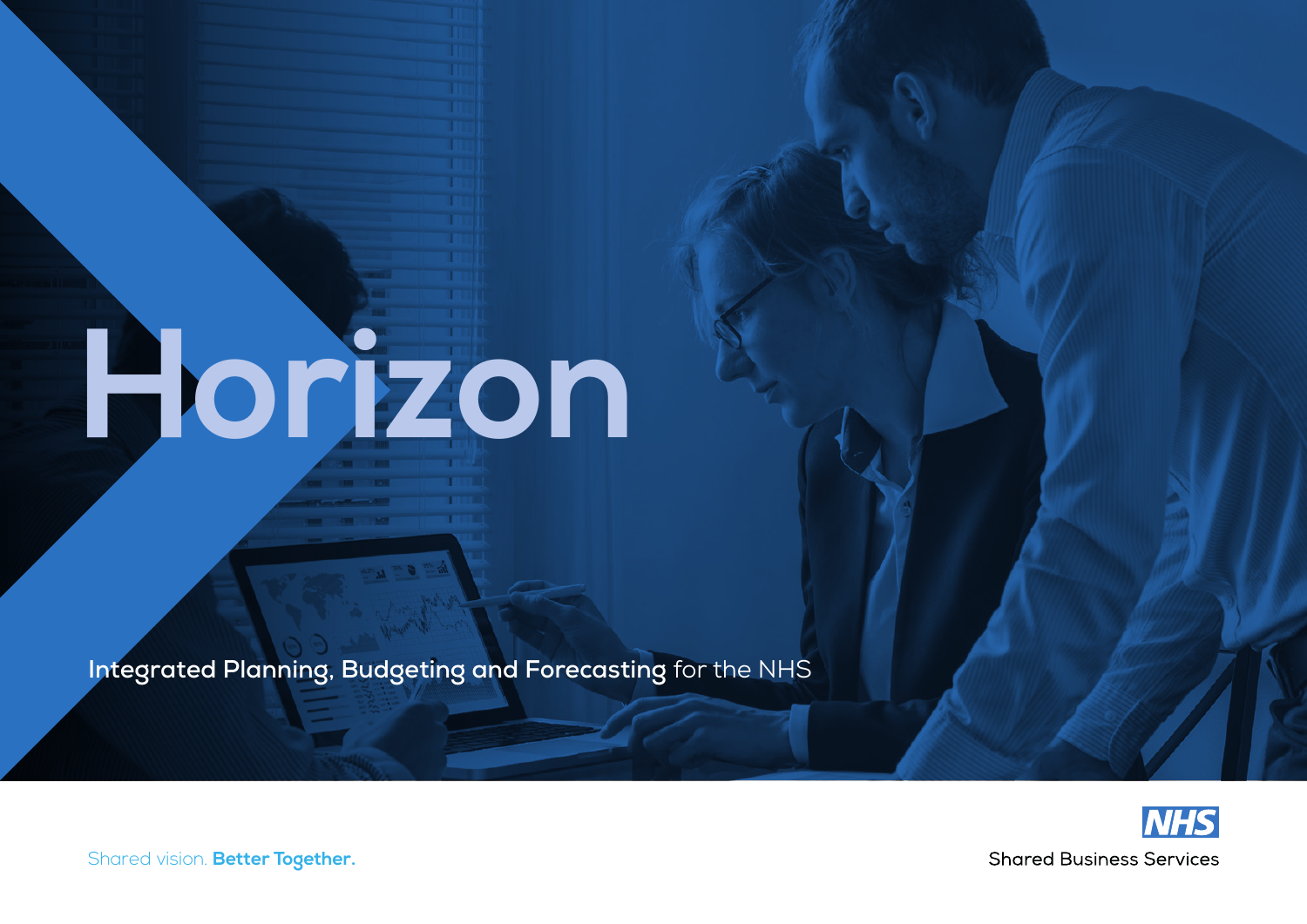**Horizon from NHS Shared Business Services is a cloudbased, integrated financial intelligence tool that enables NHS organisations to create robust plans, budgets and forecasts to meet regulator requirements and run their organisations more efficiently and effectively.** 

Horizon is designed by the NHS for the NHS, to provide visibility and control throughout the end-to-end financial planning process.

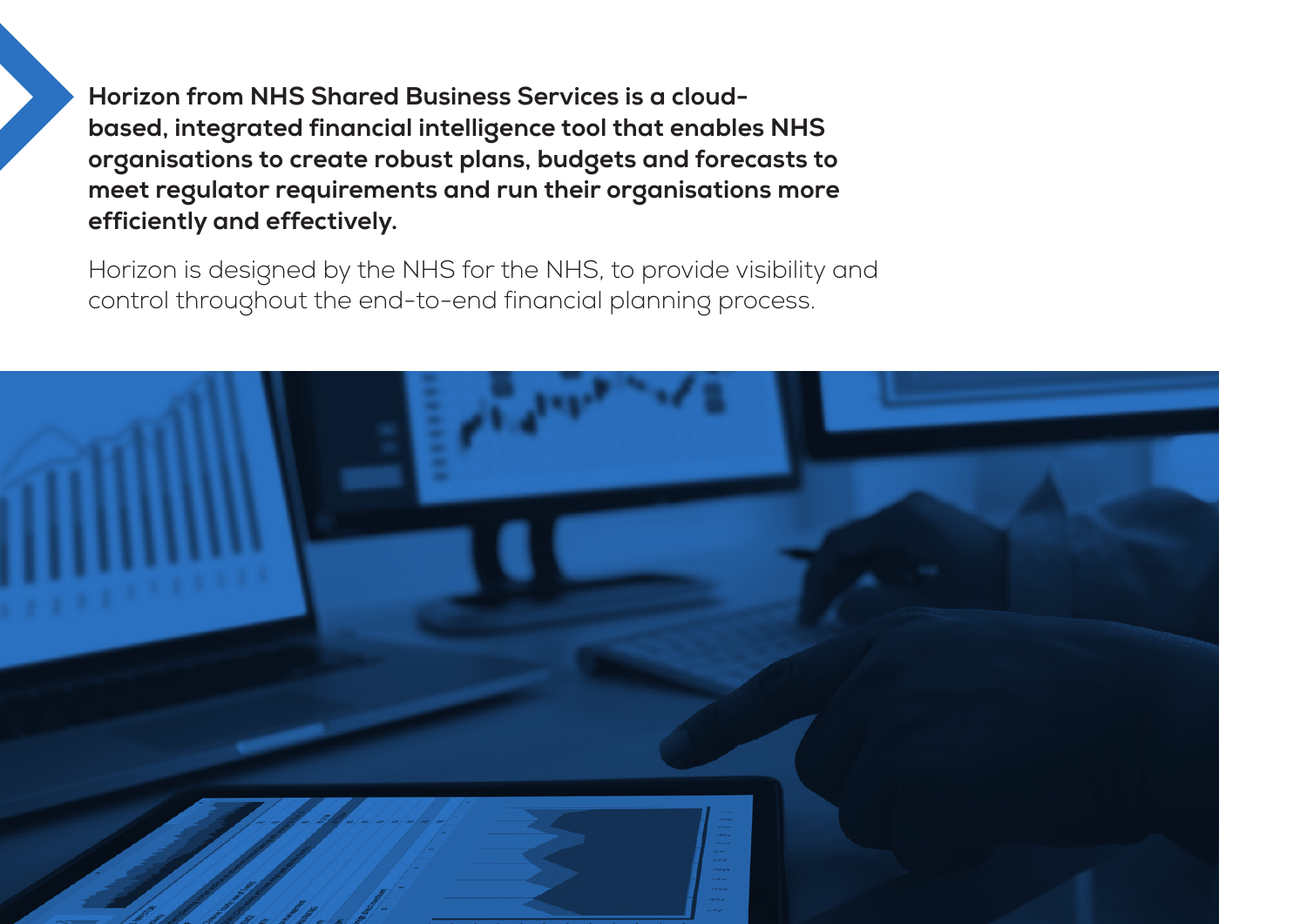### **Horizon is:**



#### **Accessible** – as a

cloud-based system, your Horizon data and analytics are available on desktop or laptop, whenever and wherever you're online, empowering stakeholder meetings anywhere.



**Accurate** – integrated with Oracle, data input is automated, eliminating human error and the risks associated with combining multiple spreadsheets. So accuracy of, and confidence in, the numbers increases, and organisational and financial resilience is improved.



**Detailed** – with built-in top down and bottom up in-depth planning for current and subsequent year, and summary level top down planning for years 3-5, driving long-term plans and deep-dive views as needed.



**Compliant** – a fully version-controlled audit trail informs any necessary data investigations and demonstrates robust change control processes and organisational financial rigour.



**Insightful** – instant, real time views on some analytics and quick reporting outputs on others save staff time and simplify the delivery of plans to the regulator. Horizon is compatible with dynamic reporting in MS Office applications too, so no more data lifting and shifting to populate reports you run regularly.



**Familiar** – Horizon's interface looks and feels like Excel so it's quick and easy for teams to learn to use the system and be comfortable working with it.



**Seamless** – Horizon's rolling budget capability ensures a smooth transition from year to year, giving confidence in financial comparisons and forecasts based on prior years.



**Powerful** – the scenario planning and modelling functionality enables risk-free decision impact analysis and 'what-if' scenario consideration.



**Flexible** – can be implemented at any point in the financial cycle, so there's no need to change systems in the middle of a busy year-end, and user experience can be gained at non-peak periods.